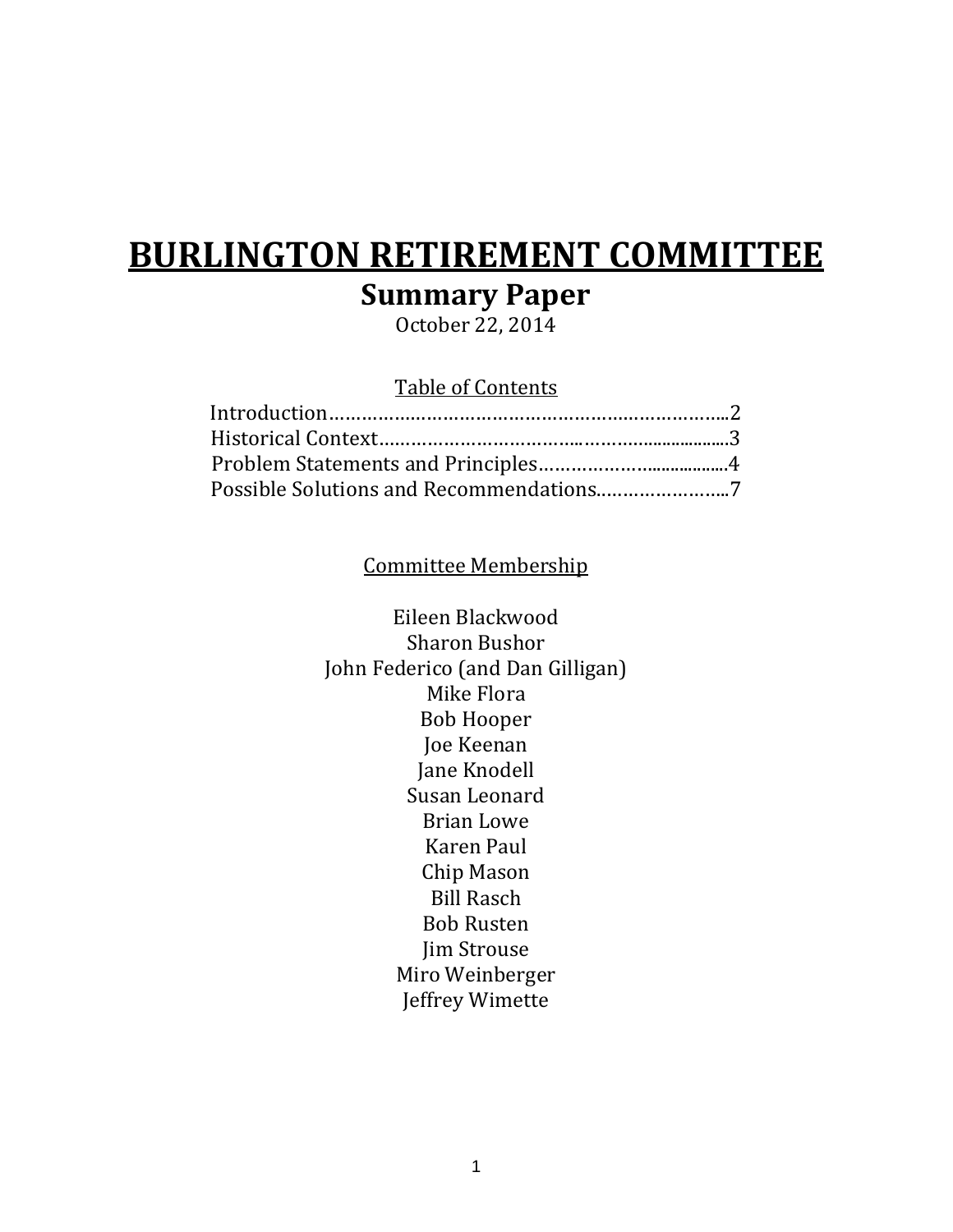# I. **Introduction**:

This summary paper outlines several central findings of the Burlington Retirement Committee (the Committee) in the introduction before providing the relevant historical context to the Committee's work, outlining problem statements and associated reform principles discussed by the Committee, and offering recommendations of relevant solutions with precedent in different communities in the sections that follow.

The 16-member Committee was established by the City Council and Weinberger Administration to explore the challenges of the City's retirement system, develop goals and principles for the system, and develop proposals and implementation strategies to carry out those goals and principles while meeting the values of participants and informing all retirement system stakeholders – specifically employees both union and non-union. These goals and principles, along with possible options, will then be further explored through the City's Human Resources and collective bargaining processes.

At the conclusion of its discussions, there was no objection to a framework through which to view this report's recommendations and to inform the next round of collective bargaining. The framework is as follows: (i) A retirement system that is 85 percent funded within 7 years and after that still on a trajectory headed in a positive direction; (ii) No increase in City contributions for three years, after which point increases are pegged to an index that is relatable to the pension system; and (iii) Automatic adjustments (or "triggers") would be activated if the City failed to hit these targets in a given year, with the nature of the automatic adjustment agreed to in advance and shared between employees and the City; and (iv) the City will meet its Retirement Ordinance requirement and make the full Actuarially Required Contribution.

With the assistance of an outside consultant contracted by the Committee, the group also identified a number of important characteristics, challenges, and opportunities connected with the Burlington Employee Retirement System (BERS), which are bulleted below:

- **The relative funding level of BERS has deteriorated both more rapidly and more substantially than the national average**. In fiscal year (FY) 2001, public pension plans' were funded at roughly 101 percent and lost about 28 percent on average by FY13. The City of Burlington's plan, by contrast, has fallen from about 112 percent funded in FY01 to 69 percent funded across the same timeframe, a drop of about 38 percent (or 43 percentage points).
- **Burlington is out of line with several national norms, contributing to increasing fiscal anxiety and a growing unfunded liability**. Burlington taxpayers pay substantially more to finance the retirement system than the national average, while Class B employee (or general employee) contributions are below the national average and Class A employee (or public safety employee) benefit levels exceed the benefit levels of other Class A workers nationally.
- **The City currently bears a disproportionate share of mortality, market, and inflation risks within BERS**. If the system requires additional revenue due to unexpected costs from these factors, taxpayers make up that difference but for any changes later negotiated at the bargaining table.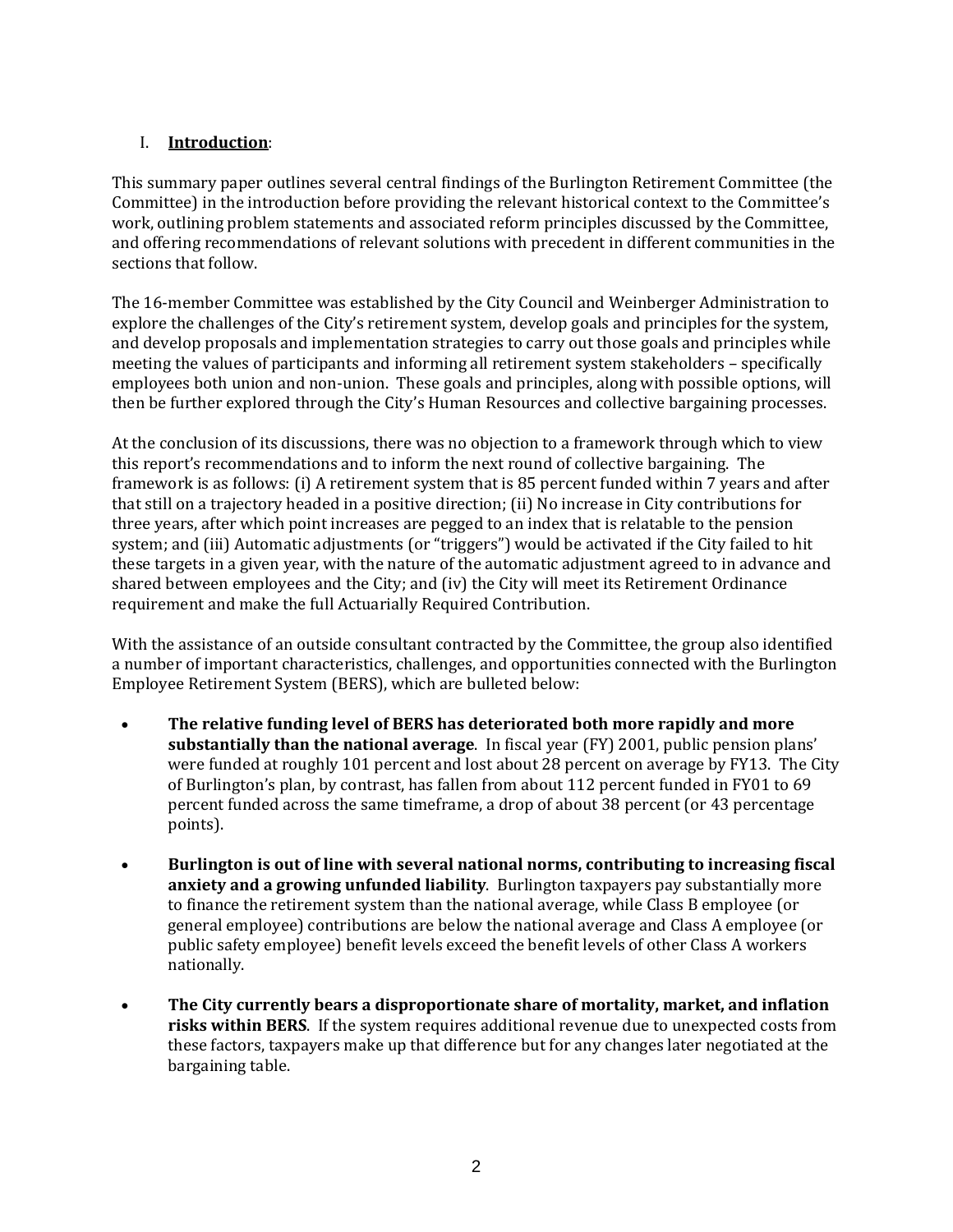- **Committee participants share the view that uncertainty generated by steadily increasing taxpayer contributions – and repeated negotiations to address the issue – is unhealthy and could be improved by instituting a system of automatic adjustments**. Establishing agreed upon, automatic adjustments of elements of the plan design that share new costs between employees and taxpayers if, for example, the BERS funding condition falls or remains below a specified threshold could stabilize the system and end the need for frequent, problematic pension system negotiations.
- **Nationally, public pension plans have experienced the most significant period of reform since the 2008 – 2009 market collapse**. These changes have generally included establishing hybrid plans, higher employee contributions, reduced cost-of-living adjustments (COLAs), higher vesting periods, a higher age or greater number of years of service (or both) needed to qualify for normal, unreduced retirement, and others. BERS and the City's unions have agreed upon some reforms, but the cumulative effect of these reforms has not slowed the rising taxpayer contributions or the growing unfunded liability.

During its discussions, the Committee considered the idea of converting the City's current defined benefit (DB) plan to a purely defined contribution (DC) plan. Though DC plans are comparatively simpler to administer and would reduce uncertainty about future City liabilities, there was not consensus among members of the Committee that a DC plan alone would provide reliable retirement income. Further, Burlington has the benefit of observing the many other public retirement system reforms that have taken place across the country since 2008. Relatively few cities made the conversion from a DB to a DC plan, the experience of some cities, like Phoenix, AZ, suggests that meaningful reform of the current DB system could actually result in greater taxpayer savings (see the Summary Paper Appendix, "How Other Municipalities Have Addressed Pension Reform," p. 10).

**Given the difficulties associated with a conversion to a DC system, and the uncertain benefits for taxpayers, the Committee is not recommending such a course at this time.** The Committee did, however, envision the possible range of plan designs as a spectrum anchored at one end by a pure DC system and at the other by a pure DB plan and discussed hybrid options integrating both DC and DB components as described in later sections of this report.

# **II. Historical Context:**

A public Pension Summit in November of 2013 identified a number of issues about BERS that warranted further discussion, such as an unfunded liability that has grown despite dramaticallyincreased taxpayer contributions and discussions about how to recruit and retain good employees. There was widespread agreement that the challenge should be approached collaboratively with the involvement of many different stakeholders in a jointly-designed process.

To design such a process and ensure the long-term viability of BERS consistent with the parameters established by the August 12, 2013 City Council Resolution "Convening of a Summit to Discuss the Underfunding of the City's Pension Plan and to Explore Options to Address Unfunded Liability," the City Council and the Mayor established the Committee with representatives from each stakeholder group in the BERS system to facilitate discussion about the challenges our community faces.

This Committee and its discussions do not replace the Human Resources and collective bargaining processes or impose any Committee-recommended modifications about the City's retirement fund. Rather, the 16-member Committee's work is meant to inform the Mayor, the City Council,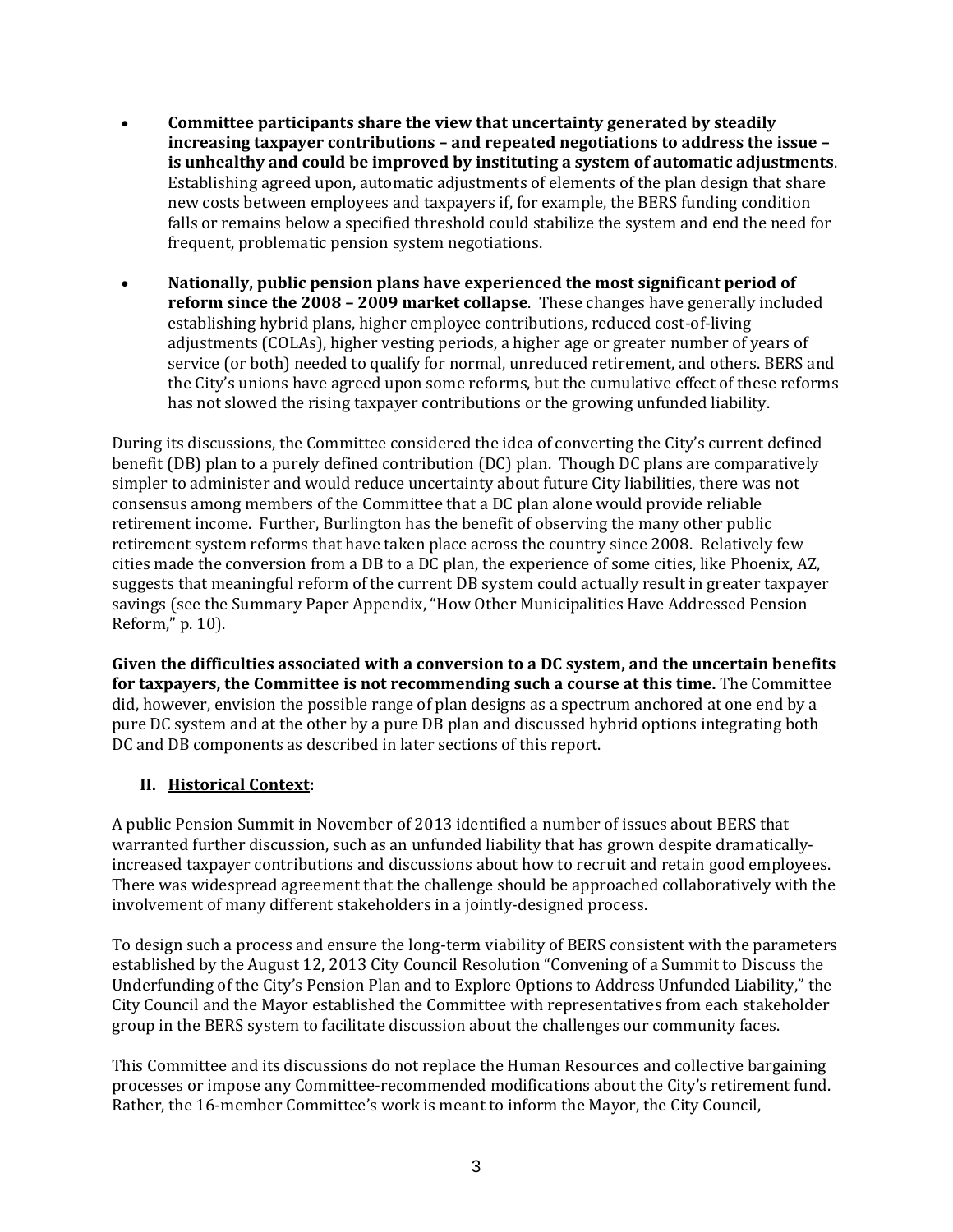retirement system stakeholders, and the public at large about the challenges the system faces and to identify possible paths forward. The Committee's goals are as follows:

- Define the root cause challenge(s) facing our current pension system
- Define goals consistent with the identified challenges
	- $\circ$  These goals should be specific, measurable and achievable within a defined time frame
	- o Suggestions from the City Council on potential goals would be welcome at the outset of the process
- Develop principles by which to guide goals
- Identify the value for all stakeholders impacted by the pension system of developing solution goals
- Develop proposals with associated costs and implementation strategies

The Committee membership is as follows:

- Each of the four bargaining units (Police, Fire, IBEW, and AFSCME) has a representative selected by the union (4)
- A non-union, non-management employee, selected by the City Council President and approved by the City Council, is on the Committee (1)
- The City Council has four representatives selected by the Council President with input from the caucuses (4)
- The BERS Board has two non-City-employee representatives selected by BERS (2)
- The Administration has representatives from the Human Resources Department, City Attorney's Office, Clerk/Treasurer's Office, and Mayor's Office (4)
- The Mayor is on the Committee (1)

# **III. Problem Statements and Reform Principles:**

Problem statements within this section are divided into two types – challenges related to system design and challenges related to actuarial methods and assumptions.

# *System Design*

1. **Taxpayer contributions have risen rapidly since the early 2000s at the same time the retirement system's unfunded liability has grown substantially.** This trajectory, with taxpayer contributions rising from \$274,878 in FY01 to \$8,175,505 in FY13 even as a \$12.5 funding surplus in FY01 became to a \$63.4 million unfunded liability by FY13, calls the system's long-term sustainability into question.

# Principles:

- 1. Restore, and subsequently maintain, the taxpayer contribution to a sustainable level
- 2. Reduce the plan's unfunded liability to increase confidence in the system
- 3. Any changes to employee benefits and/or contributions should consider income sensitivity concerns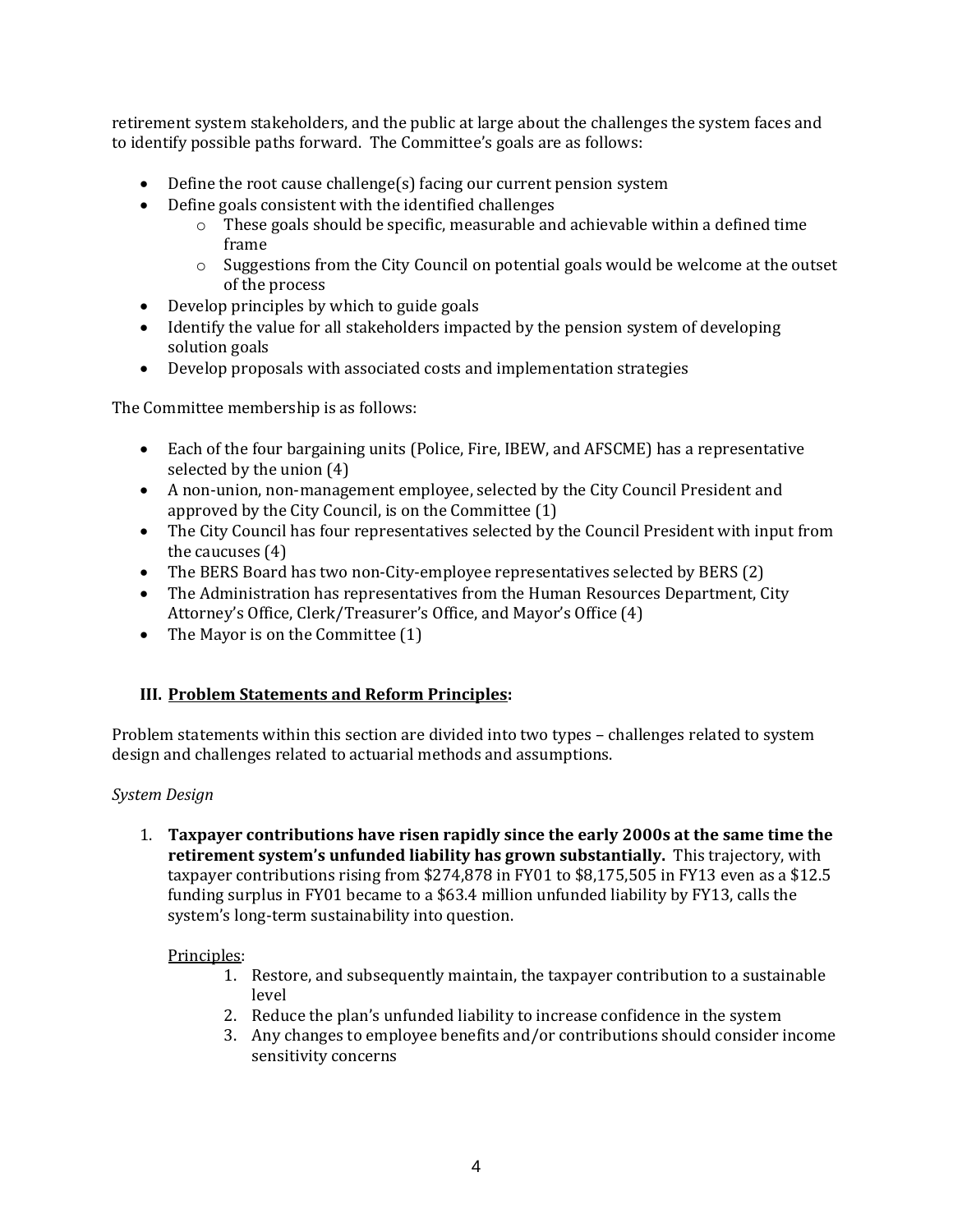- 2. **BERS is out of line with several national norms, and some of these factors contribute to the fiscal concerns**. In Burlington, taxpayers pay a greater cost for the retirement system than the average national taxpayer because of some specific elements of the plan:
	- i. In FY15, the City is contributing about \$9 million to BERS while employees are contributing about \$2.3 million. This means the City is paying approximately 80 percent of total contributions. This is about 10 percentage points (or 14 percent) higher than the national average of public employers who pay approximately 70 percent of all pension contributions.
	- ii. About 7.9 percent of the City's FY15 General Fund is to be spent on retirement contributions. Comparisons across comparable municipalities are difficult to make reliably, but the City's contribution appears somewhat higher than the national average.
	- iii. Burlington's Class B employees contribute 3.05 percent, compared with a national average of about 5.7 percent. (For reference, Class A workers contribute 10.8 percent, roughly commensurate with Class A workers nationally; the higher contribution is because they do not participate in Social Security).
	- iv. In Burlington, there are different tiers within employee classes. The benefit level for some Class A workers exceeds benefit levels for most other Class A employees nationally; further, because Class A workers can retire at a relatively young age, this benefit has a substantial effect on the City's unfunded liability.
	- v. Burlington's seven-year full vesting period is somewhat longer than typical (5 years)
	- vi. The Class B retirement multiplier is below national average, which effectively undercompensates Class B employees relative to their peers.
	- vii. The 6 percent COLA ceiling for Class A employees and 4 percent COLA ceiling for Class B employees is substantially higher than comparable plans; most plans reviewed by the City's consultant fell in the 2-3 percent range.

# Principle:

- 1. Establish a plan whose cost and benefit levels are in line with national norms
- 3. **The City currently bears a disproportionate share of mortality, market, and inflation risks within BERS**. When investment returns are not realized, for example, the system's current arrangement puts a disproportionate share of risk on the City. As currently established, active employees pay a fixed percentage of income and retirees make no contributions, altered benefit levels, or adjustments, so any increases are made up entirely by the taxpayers' share. For example, in the FY13 valuation, the City was expected to pay \$5.9 million in past service payments. In FY14, that figure is estimated at \$6.1 million, and the City alone (through ratepayers and taxpayers) bears the cost of this difference.

# Principle:

- 1. Establish a more equitable means to share risk
- 4. **BERS is an unusually complex system**. As a result of repeated "tinkering" with plan design (which itself has contributed to some of the uncertainty about BERS's sustainability) and a unique arrangement with each of the four unions representing City employees (and numerous tiers within each class based on hiring dates or other factors), administration of BERS has become complex, and the possibility of administrative error is non-trivial. In the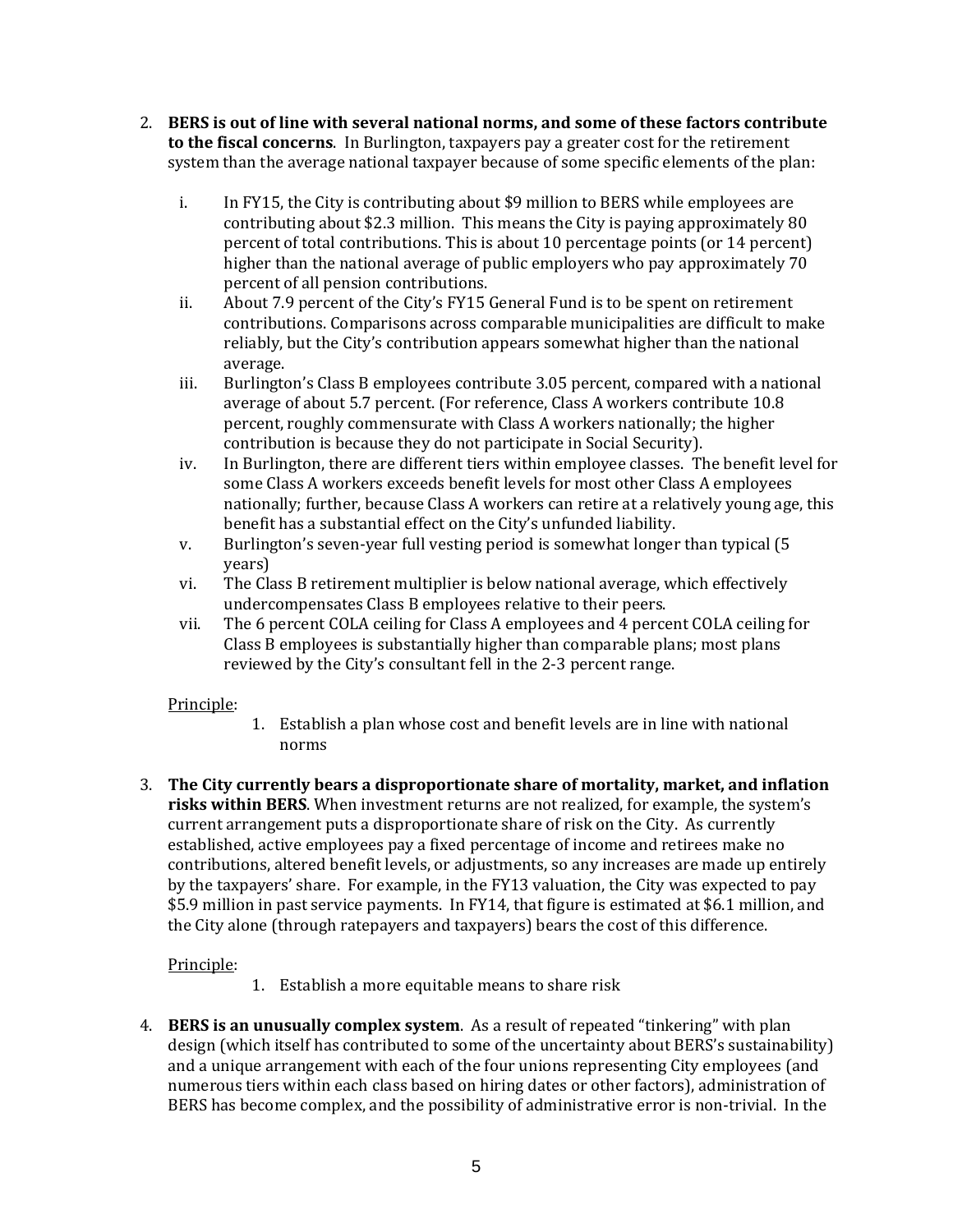words of the Committee's consultant, "Without the benefit of city code or reference sources, understanding the Burlington retirement plan's benefit design is a nearly insurmountable task."

#### Principles:

- 1. No reforms should further complicate the system
- 2. Simplify BERS where possible and appropriate
- 5. **BERS stakeholders have experienced repeated negotiation and a lack of predictability that erodes trust, diminishes confidence, contributes to the systems complexity, and lacks flexibility.** Burlington needs a system all stakeholders have confidence in if the City is going to be able to continue to recruit and retain talented employees and maintain broad voter support for the retirement system.

#### Principles:

- 1. Establish a system that is predictable, self-correcting, and no longer requires frequent renegotiation
- 2. Develop a system that inspires public confidence
- 3. Prioritize a system that contributes to the effective recruiting and retaining talented employees
- 4. Modify system to ensure long-term solvency and voter support

#### *Actuarial Methods and Assumptions*

1. **BERS uses a combination of factors – projected unit credit and closed group method, for example, that front load taxpayer costs.**

#### Principle:

1. Take advantage of the time-value of money and a growing tax base to retire the City's debt

#### 2. **Over the past 6 years, BERS investment has underperformed relative to the market**.

#### Principle:

- 1. Balance capital preservation with reasonable investment returns
- 2. Invest for a return consistent with actuarial assumptions.
- 3. **VPIC and Dahab charge substantial fees for their services.** These fees apply whether BERS's investment return exceeds market returns or not.

Principle:

- 1. Seek appropriate ways to reduce costs to the City's investment returns
- 4. **BERS's investment return expectation of 8 percent is toward the high end of investment expectations nationally**. Failure to meet the actuarial investment return expectation contributes to growth of BERS's unfunded liability.

#### Principle:

1. Consider adjusting this actuarial assumption if appropriate and make reasonable assumptions about the future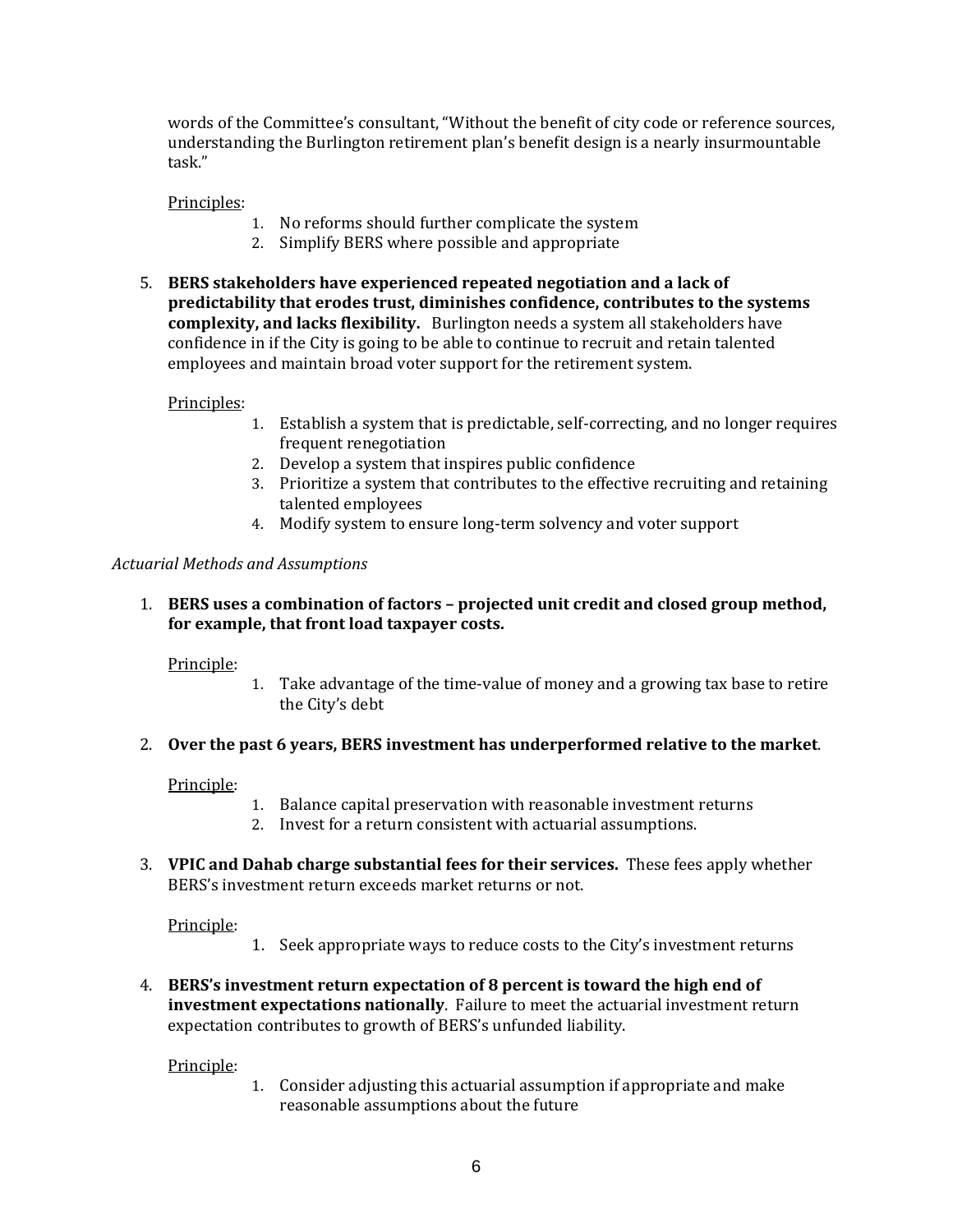5. **BERS has been using an outdated mortality table**. An incorrect mortality table contributes to the growth of the unfunded liability

Principle:

1. Make reasonable assumptions about the future

# **IV. Possible Solutions and Recommendations:**

**Across the country, public pension plans have experienced the most significant period of reform since the 2008 – 2009 market collapse**. The consultant hired by the Committee has examined many of these reforms in light of the challenges outlined above, and offered the recommendations in the following "System Design" section regarding the design of the City's retirement system. A section on potential changes to actuarial methods and assumptions follows the section on system design recommendations.

Following its discussion, there was no objection to the following framework through which to view the report's recommendations and for the next round of collective bargaining. The framework is focused on four major goals:

- 85 percent funding in no more than 7 years and after that still on a trajectory that is headed in a positive direction
- For three years, no increase in City contribution and after that point in time tie increases to an index
- If we don't hit the target in a given year, there would be automatic triggers agreed upon in advance and shared between employees and the City
- The City will meet its Retirement Ordinance requirement to make the full Actuarially Required Contribution

# *System Design*

- 1. **Direct the actuarial evaluation of the impact of the reforms proposed by the consultant on BERS to better understand their implications.** As a result of time and cost constraints, the consultant's work for this Committee involved did not include actuarial projections of the impact of potential changes to the BERS system. That work should now be done to inform the collective bargaining process and changes to the system for nonunion employees. The Committee believes that changes that impact new employees and then current employees should be pursued prior to discussing any change impacting current retirees. Any proposed changes relating to current employees should not attempt to modify currently earned benefits.
- 2. **Explore the possibility of bringing Burlington back into line with national norms to reduce fiscal anxiety about BERS and reduce the BERS's unfunded liability**. Moving to national norms would mean a reduction in the City's percentage of total contribution, an increase in Class B contributions, a reduction in Class A benefits, and increase in the Class B retirement multiplier, a shorter vesting period, and a lower COLA ceiling.
- 3. **Explore the possibility of sharing mortality, market, and inflation risks more equitably within BERS,** with unexpected costs stemming from mortality, market, and